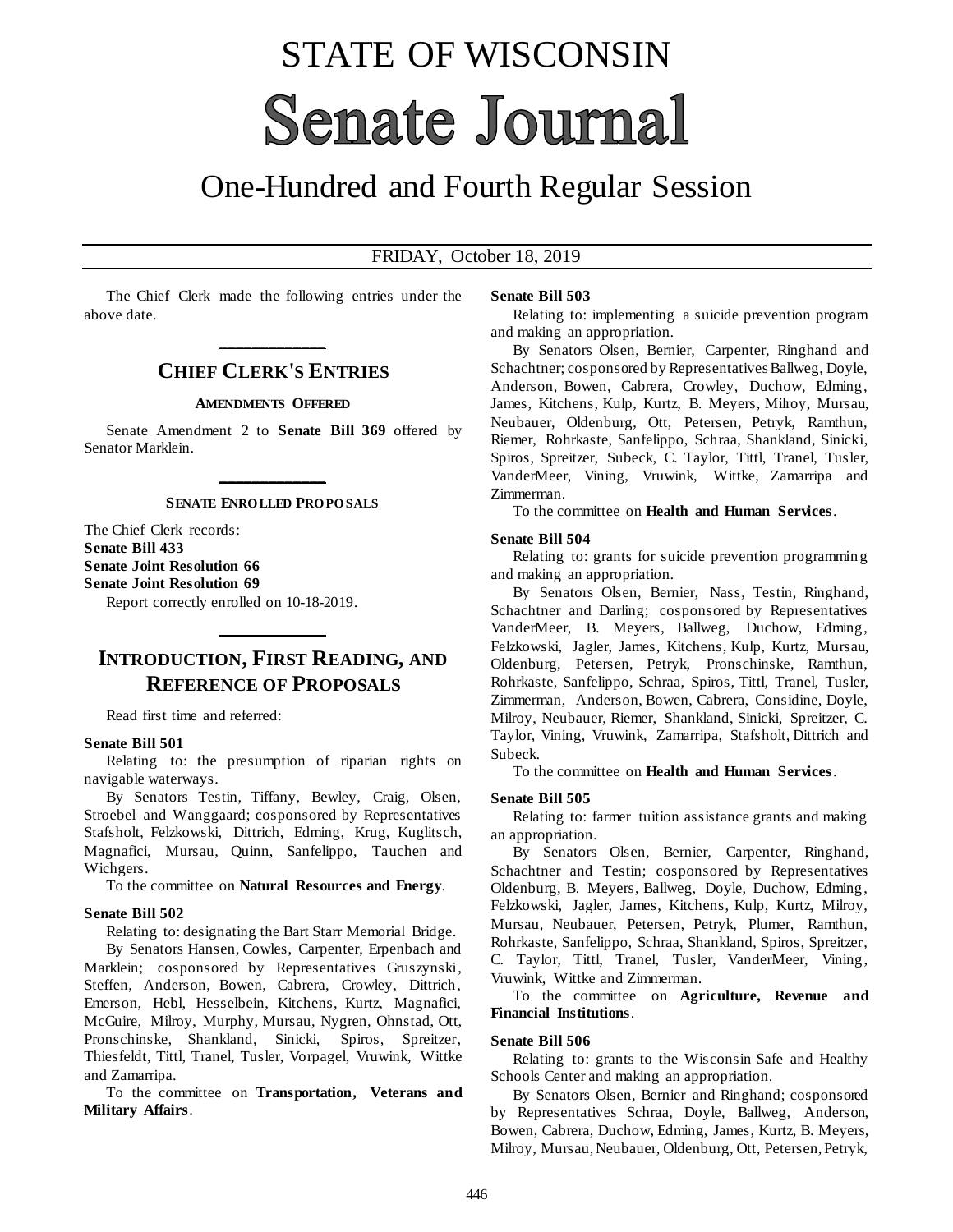Ramthun, Rohrkaste, Spiros, Spreitzer, Subeck, C. Taylor, Tittl, Tranel, Tusler, VanderMeer, Vining, Vruwink and Wittke.

To the committee on **Education**.

#### **Senate Bill 507**

Relating to: medical cannabis, providing an exemption from emergency rule procedures, granting rule-making authority, making an appropriation, and providing a penalty.

By Senators Erpenbach, Testin, Carpenter, Hansen, Risser, Shilling, L. Taylor, Schachtner, Ringhand, Larson, Miller, Johnson and Smith; cosponsored by Representatives C. Taylor, Shankland, Zamarripa, Fields, Bowen, Sinicki, Kitchens, Considine, Brostoff, Stuck, Milroy, Pope, Hesselbein, Gruszynski, Spreitzer, Novak, Hebl, Ohnstad, Vruwink, Anderson, Crowley, Stubbs, Goyke and Hintz.

To the committee on **Government Operations , Technology and Consumer Protection**.

#### **Senate Bill 508**

Relating to: a resident lifetime fishing license, a lifetime fishing trust fund, and granting rule-making authority.

By Senators Testin, Ringhand, Marklein and Olsen; cosponsored by Representatives Tusler, Vruwink, Ott, Edming, Kurtz, Quinn, Shankland, Sortwell, Spiros, Steffen, Wichgers and Subeck.

To the committee on **Sporting Heritage, Mining and Forestry**.

#### **Senate Bill 509**

Relating to: allocation and payment of district attorneys.

By Senators Miller, Kooyenga, Erpenbach, Risser and L. Taylor; cosponsored by Representatives Subeck, Anderson, Brostoff, Hebl, Hesselbein, Sargent, Sinicki and Vruwink.

To the committee on **Government Operations , Technology and Consumer Protection**.

#### **Senate Bill 510**

Relating to: watershed enhancement in the village of Plover in Portage County and making an appropriation.

By Senator Testin; cosponsored by Representative Krug. To the committee on **Natural Resources and Energy**.

#### **Senate Bill 511**

Relating to: claims for compensation for post-traumatic stress disorder by police officers and fire fighters under the worker's compensation law.

By Senators Jacque, Bewley, Wanggaard, Erpenbach, Johnson, Marklein, Nass, Schachtner and Wirch; cosponsored by Representatives Horlacher, Emerson, Allen, Anderson, Ballweg, Brandtjen, Brostoff, Considine, Dittrich, Doyle, Edming, Kerkman, Krug, Kulp, Mursau, Novak, Ott, Petryk, Pope, Shankland, Sinicki, Skowronski, Sortwell, Spiros, Spreitzer, Stubbs, Stuck, Subeck, C. Taylor, Vruwink and Tusler.

#### To the committee on **Labor and Regulatory Reform**.

#### **Senate Bill 512**

Relating to: creating a pre-filing notice requirement applicable to a dispute between a condominium association and a unit owner.

By Senators Cowles, Olsen, Petrowski, Hansen and L. Taylor; cosponsored by Representatives Kitchens, Ballweg and B. Meyers.

#### To the committee on **Utilities and Housing**.

#### **Senate Bill 513**

Relating to: requiring an employer to provide reasonable break time for an employee who is breast-feeding the employee's child to express breast milk for the child.

By Senators Johnson, Jacque, Larson, Smith, L. Taylor, Wirch and Cowles; cosponsored by Representatives Subeck, Ballweg, Anderson, Tusler, Billings, Bowen, Considine, Hesselbein, Kolste, Sargent, Sinicki, Spreitzer, Stubbs, C. Taylor, Vining, Vruwink, Zamarripa, Shankland, Haywood and L. Myers.

To the committee on **Labor and Regulatory Reform**.

#### **Senate Bill 514**

Relating to: practicing as a physician assistant or nurse while performing official duties for the armed services or federal health services.

By Senators Kooyenga, Carpenter, Craig, Darling and Cowles; cosponsored by Representatives Skowronski, Hutton, Dittrich, Duchow, Knodl, Ott, Sinicki, Wichgers, Wittke, Anderson, Edming, Krug, Kurtz, Loudenbeck, Magnafici, Milroy, Murphy, Plumer, Ramthun, Sortwell, Spiros, Tusler and VanderMeer.

To the committee on **Health and Human Services**.

#### **Senate Bill 515**

Relating to: regulation of physician assistants, creating a Physician Assistant Examining Board, extending the time limit for emergency rule procedures, providing an exemption from emergency rule procedures, granting rule-making authority, and providing a penalty.

By Senators Bernier, Kooyenga, Hansen, Tiffany, Schachtner and Bewley; cosponsored by Representatives VanderMeer, Edming, Considine, Quinn, Felzkows ki, Rohrkaste, Mursau, Sortwell, James, Summerfield, Tittl, Krug, Vruwink, Spiros, Dittrich, Anderson, Doyle, Kulp, Oldenburg and Ramthun.

To the committee on **Elections, Ethics and Rural Issues**.

#### **Senate Bill 516**

Relating to: requiring hospitals to allow designation of a caregiver.

By Senators Testin, Wirch, Carpenter, Schachtner and L. Taylor; cosponsored by Representatives Skowronski, Kulp, Sortwell and Thiesfeldt.

To the committee on **Government Operations**, **Technology and Consumer Protection**.

#### **Senate Bill 517**

Relating to: the possession of a firearm by a person who has committed a misdemeanor crime of domestic violence or by a fugitive from justice and providing a penalty.

By Senators Kooyenga, Feyen, Wanggaard, Carpenter, Jacque, Cowles and Schachtner; cosponsored by Representatives Mursau, Subeck, Hebl, Dittrich, Allen, Kulp, Petersen and Wittke.

To the committee on **Judiciary and Public Safety**.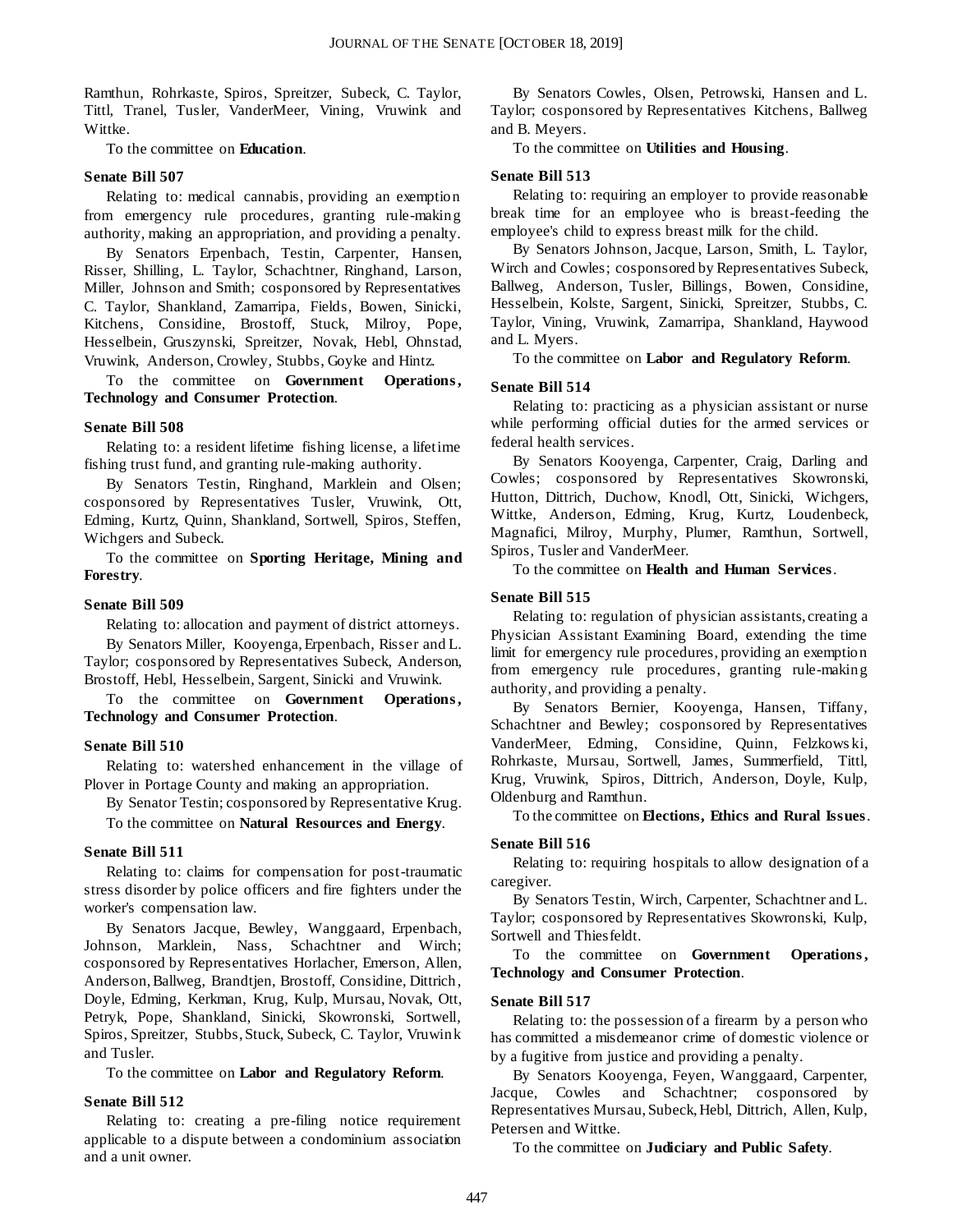#### **Senate Bill 518**

Relating to: requirements for funeral director apprenticeships and licenses, extending the time limit for emergency rule procedures, and providing an exemption from emergency rule procedures.

By Senators Kooyenga, Olsen, Craig, Johnson, Kapenga and Larson; cosponsored by Representatives VanderMeer, Sortwell, Macco, Allen, Rodriguez, Tittl, Kulp, Stuck, Born, Petryk, Plumer, Novak, Knodl, Tusler, Wittke, Oldenburg, Ballweg, Dittrich, Fields, Hebl, Felzkowski, James and Horlacher.

To the committee on **Public Benefits, Licensing and State-Federal Relations**.

## **\_\_\_\_\_\_\_\_\_\_\_\_\_ PETITIONS AND COMMUNICATIONS**

Pursuant to Senate Rule 17 (5), Representative Subeck added as a coauthor of **Assembly Bill 471**.

Pursuant to Senate Rule 17 (5), Representative Subeck added as a cosponsor of **Senate Bill 465**.

Pursuant to Senate Rule 17 (5), Representative Subeck added as a cosponsor of **Senate Bill 489**.

Pursuant to Senate Rule 17 (5), Representative Subeck added as a cosponsor of **Senate Bill 496**.

Pursuant to Senate Rule 17 (5), Representative Subeck added as a cosponsor of **Senate Bill 498**.

## **PETITIONS AND COMMUNICATIONS**

**\_\_\_\_\_\_\_\_\_\_\_\_\_**

**State of Wisconsin Office of the Governor**

#### *EXECUTIVE ORDER #52*

#### *Relating to the Creation of the Governor's Task Force on Climate Change*

**WHEREAS**, climate change is a grace threat to the health, safety, and economic well-being of people and communities throughout the State of Wisconsin;

**WHEREAS**, according to the fourth National Climate Assessment conducted by the United States Global Change Research Program, "Earth's climate is now changing faster than at any point in the history of modern civilization, primarily as a result of human activities";

**WHEREAS**, research by the Wisconsin Initiative on Climate Change Impacts projects increases in extreme weather in Wisconsin over the next century, including significant changes of temperature at both ends of the spectrum and a 75 percent probability that annual average precipitation will increase;

**WHEREAS**, the rise and frequency of extreme weather associated with climate change leads to health risks associated with air and water quality, extreme heat, and storm related hazards for all Wisconsinites;

**WHEREAS**, the changing climate threatens Wisconsin's multi-billion-dollar agricultural and dairy industries and products grown and produced in Wisconsin such as beer, ginseng, and cranberries;

**WHEREAS**, farmers in Wisconsin, as innovators and stewards of our land and resources, are an integral part of the solution to addressing climate change through alternative energy opportunities;

**WHEREAS**, climate change will affect jobs across all industries and occupations, including farming, food processing, construction, manufacturing, insurance, retail, leisure, healthcare, and energy, by changing what goods and services businesses offer and how they produce and transport those goods and services;

**WHEREAS**, Wisconsin's tourism industry is also significantly affected by climate change with a shortened winter recreational season for ice fishing, snowmobiling, and cross-country skiing, and risking lake and river temperatures harming recreational fishing;

**WHEREAS**, climate change also exacerbates existing threats to communities of color and low-income communities;

**WHEREAS**, communities of color and low-income communities often experience the first and worse consequences of climate change and have long been on the frontlines of this battle, and therefore, environmental, climate, and economic policy must incorporate justice and equity for people of color and low-income communities;

**WHEREAS**, Wisconsin's Native Nations are the original keepers of this land and its ecosystems, and stewardship and sustainability are woven into their ways of life, and climate change poses an immediate threat to their well-being, cultural practices such as hunting and spearfishing, and to Indigenous foods like wild rice;

**WHEREAS**, according to the United States Global Change Research Program, "without substantial and sustained global mitigation and regional adaptation efforts, climate change is expected to cause growing losses to American infrastructure and property and impede the rate of economic growth over this century;

**WHEREAS**, the State of Wisconsin has agreed to fulfill the carbon reduction goals of the 2015 Paris Climate Accord, set a goal of ensure all electricity consumed in Wisconsin is 100 percent carbon-free by 2050, and is committed to working with businesses and industry to reduce emissions through pollution prevention and improved energy efficiency; and

**WHEREAS**, to ensure economic growth and development and provide responsible environmental stewardship, assist in developing sustainable job opportunities for those displaced by the impacts and costs of climate change, we must do more to continue build resilient communities and develop strategies to mitigate, adapt o, and prepare for climate0related effects in Wisconsin.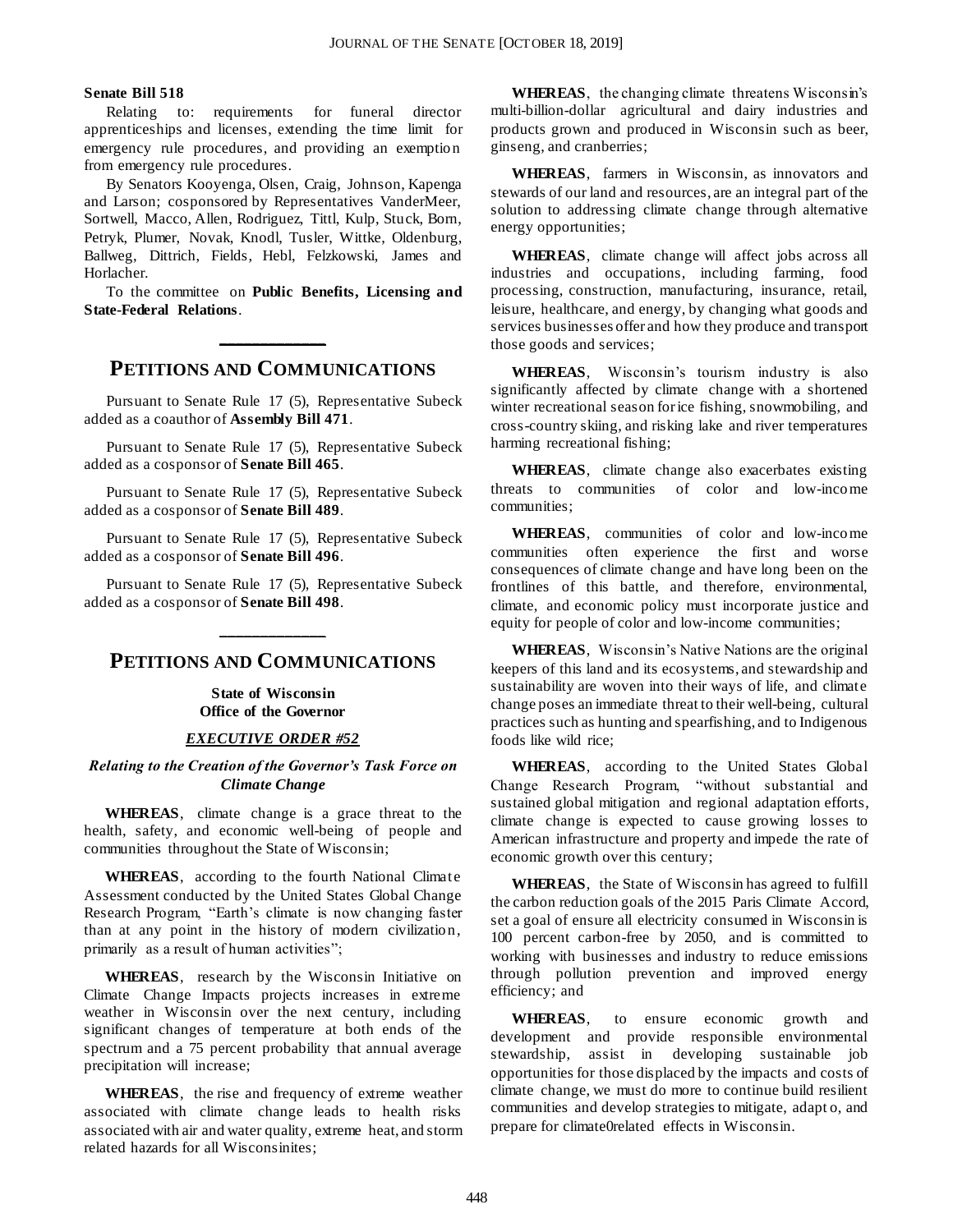**NOW, THEREFORE, I, TONY EVERS**, Governor of the State of Wisconsin, by the authority vested in me by the Constitution and the laws of this State, including Section 14.019 of the Wisconsin Statutes, hereby create the Governor's Task Force on Climate Change ("Task Force") and order the following:

- 1. The Task Force shall be chaired by the Lieutenant Governor or a designee. The Governor shall appoint additional task force members as follows to serve at the pleasure of the Governor:
	- a. The Secretary of the Department of Natural Resources or a designee;
	- b. The Secretary of the Department of Agriculture, Trade, and Consumer Protection or a designee;
	- c. The Secretary of the Department of Workforce Development or a designee;
	- d. Two members of the Wisconsin State Assembly, one representing each caucus;
	- e. Two members of the Wisconsin State Senate, one representing each caucus; and
	- f. Other individuals who may include individuals representing the business community, the agricultural community, utility companies, organized labor, the tourism industry, Native Nations, and institutions of higher education.
- 2. The Task Force shall advise and assist the Governor in developing a strategy to mitigate and adapt to the effects of climate change for the benefit of all Wisconsin communities. The Task Force shall do the following:
	- a. Assess the best-available scientific research from both state and national sources to evaluate the impacts of climate change on the state's citizens and environment;
	- b. Review actions already taken by Wisconsin cities, counties, and Native Nations and other states to address climate change;
	- c. Work with the University of Wisconsin System, the Wisconsin Technical College System, other state educational institutions, and Wisconsin's business community to support innovative climate-smart research, engineering, design, and manufacturing, including low emissions technologies in areas such as transportation, materials engineering, agricultural productivity, manufacturing, and natural resource management. Strategies should seek to integrate appropriate plans for equitable economic development, workforce development, and technology transfer;
	- d. Host public hearings throughout Wisconsin to hear stakeholder input on how extreme weather, rising lake and river temperatures, increased emissions, and other effects of climate change are affecting the health and well-being of individuals, communities, and their economies;
- e. Consult with Tribal Governments to coordinate efforts in addressing climate change and ensure recommendations address the unique threats climate change poses to Native Nations; and
- f. Make recommendations to meaningfully address the effects of climate change and create a clean energy economy in Wisconsin that supports sustainable job opportunities, which may include legislative, legal, regulatory, or community based initiatives.
- 3. The Task Force shall be staffed by the Department of Administration.
- 4. The Task Force shall work closely with the Office of Sustainability and Clean Energy to identify new, cost-effective conservation, sustainability, and efficiency strategies for the state and prepare Wisconsin for climate change by incorporating climate adaptation strategies into existing planning.
- 5. All executive branch agencies shall aid the Task Force to the greatest extent possible, including:
	- a. Making technical staff available to assist the Task Force as necessary and as practicable given agency staffing needs; and
	- b. Providing information and data needed by the Task Force to perform its duties.
- 6. The Department of Natural Resources shall do the following:
	- a. Work with the Wisconsin Initiative on Climate Change Impacts (WICCI) and the University of Wisconsin Nelson Institute for Environmental Studies to update and re-issue WICCI's 2011 report "Wisconsin's Changing Climate: impacts and Adaptation";
	- b. Collect updated, impartial scientific data on the rate of climate change in Wisconsin and its impact on Wisconsin's natural environment; and
	- c. Make its scientific data available to the Task Force.
- 7. The Task Force shall issue a report detailing the Task Force's work and recommendations to the Governor on or before August 31, 2020. The Task Force shall provide additional reports and recommendations when requested by the Governor.
- **IN TESTIMONY WHEREOF**, I have hereunto set my hand and caused the Great Seal of the State of Wisconsin to be affixed. Done at the City of Milwaukee this seventeenth day of October, in the year two thousand nineteen.

*TONY EVERS* Governor

By the Governor:

*DOUGLAS LA FOLLETTE* Secretary of State